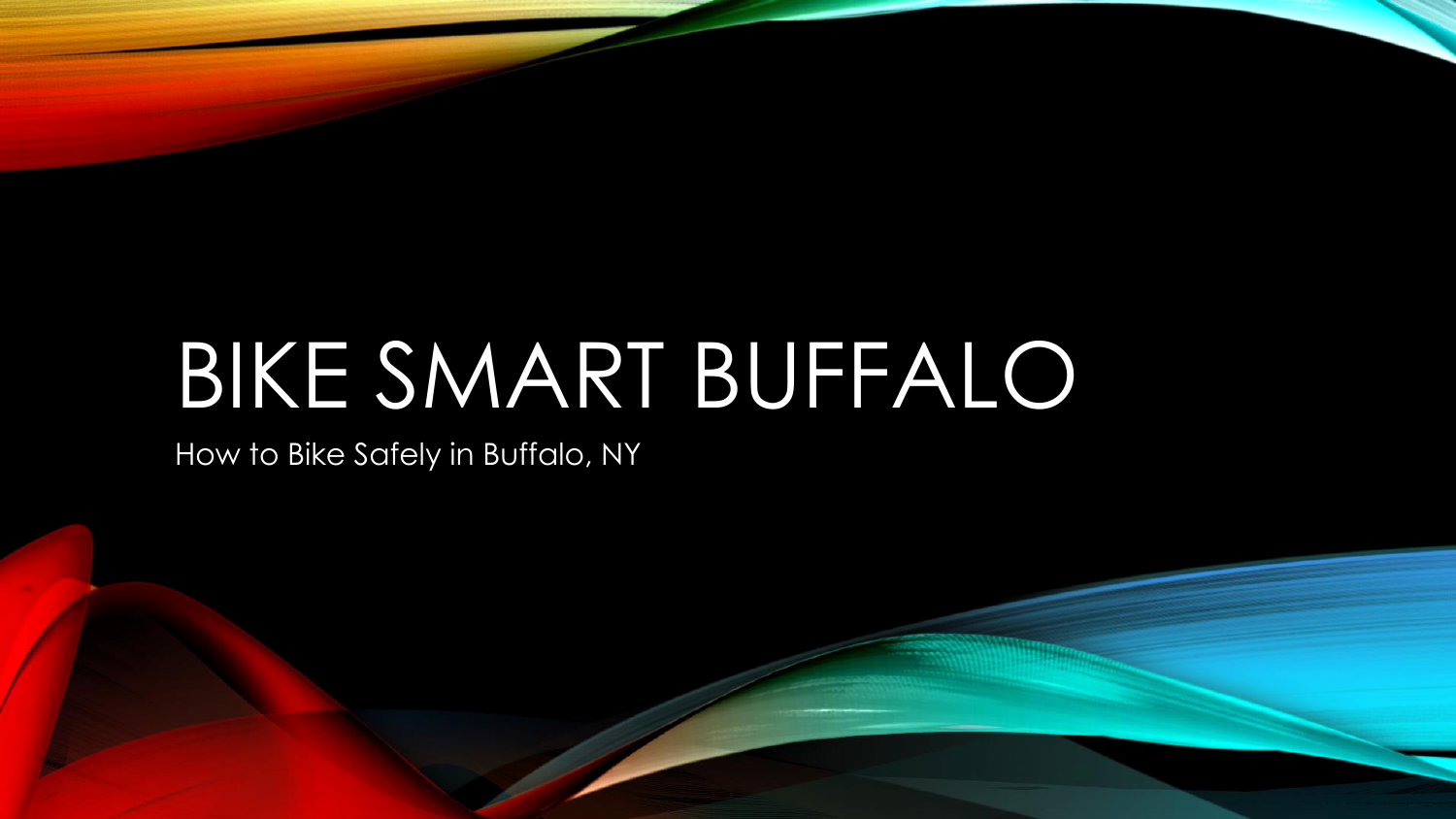#### THE BASICS

- Bicyclists have the same rights and responsibilities on the road as motorists
	- Follow traffic laws, know your rights, assert your right of way.
- Bike as though you're invisible to motorists
	- It's your job to make motorists and pedestrians see you, assume they can't unless you make them aware.
- Wear a helmet
	- 63-88% reduction in head injuries, fatality 4.3x more likely without one.
- All senses on high alert
	- Minimize distractions, no cell phones, no headphones
- Prevent friction between motorists and bicyclists
	- If you abide by traffic laws and bike safety, traveling on roads will be easier and safer for everyone involved.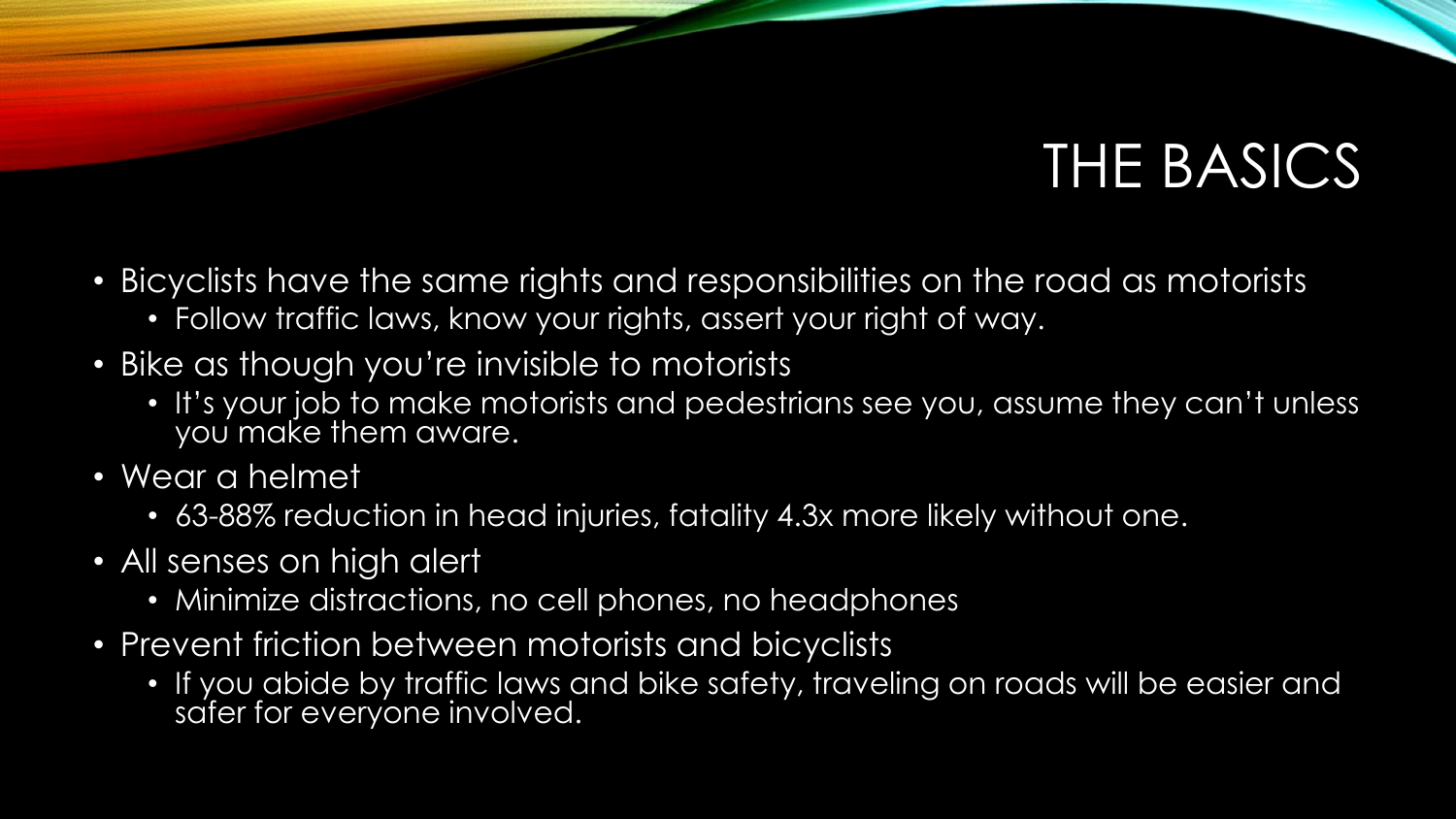

- Left, Right, and Stopping
- Look over your left shoulder
- Pedaling
	- When to stop or keep going

## **ALWAYS BE PREPARED TO BRAKE**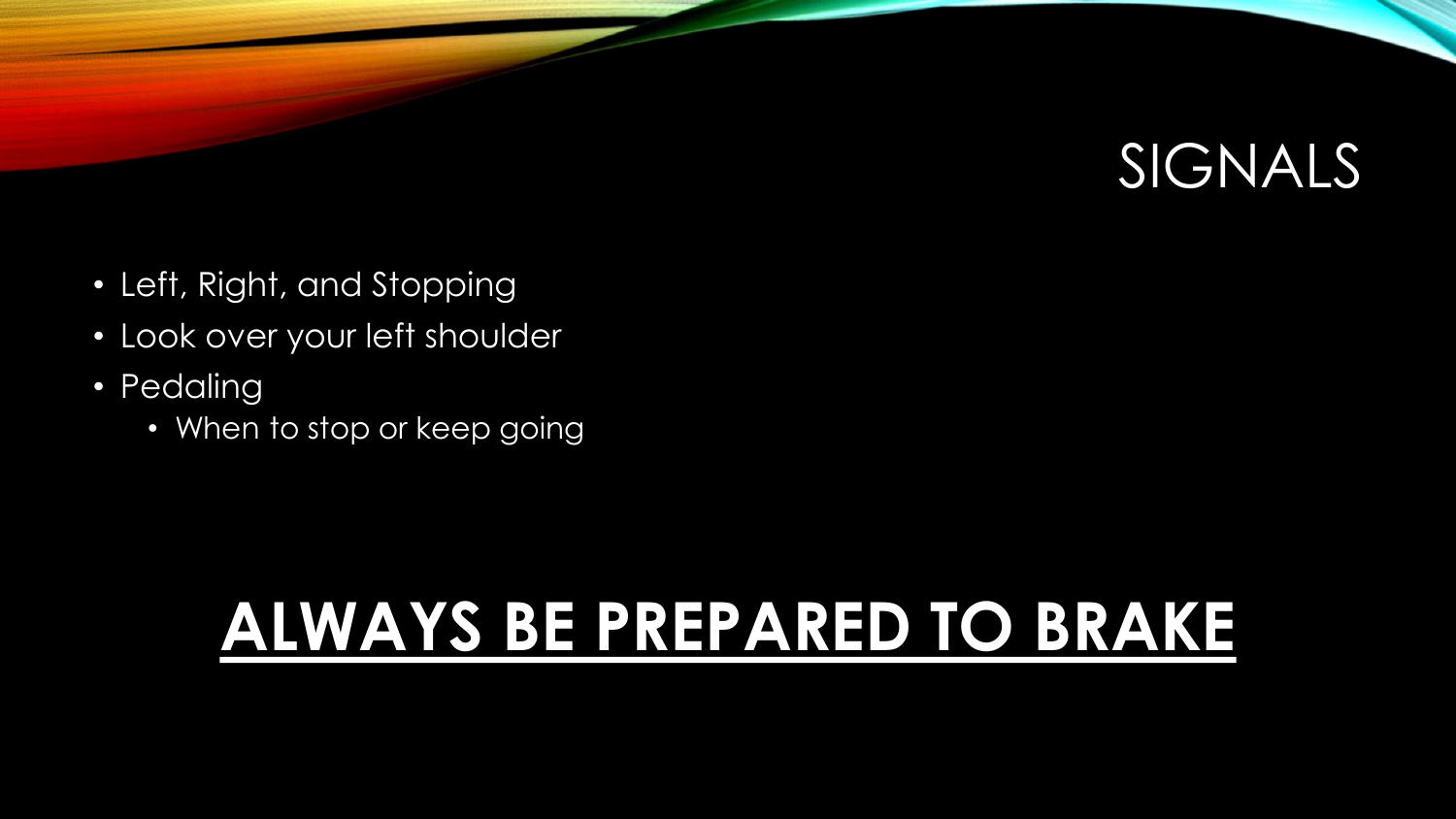

#### BICYCLING HAND SIGNALS (L TO R) Turning Left, Turning Right, Turning Right (alternate), Stopping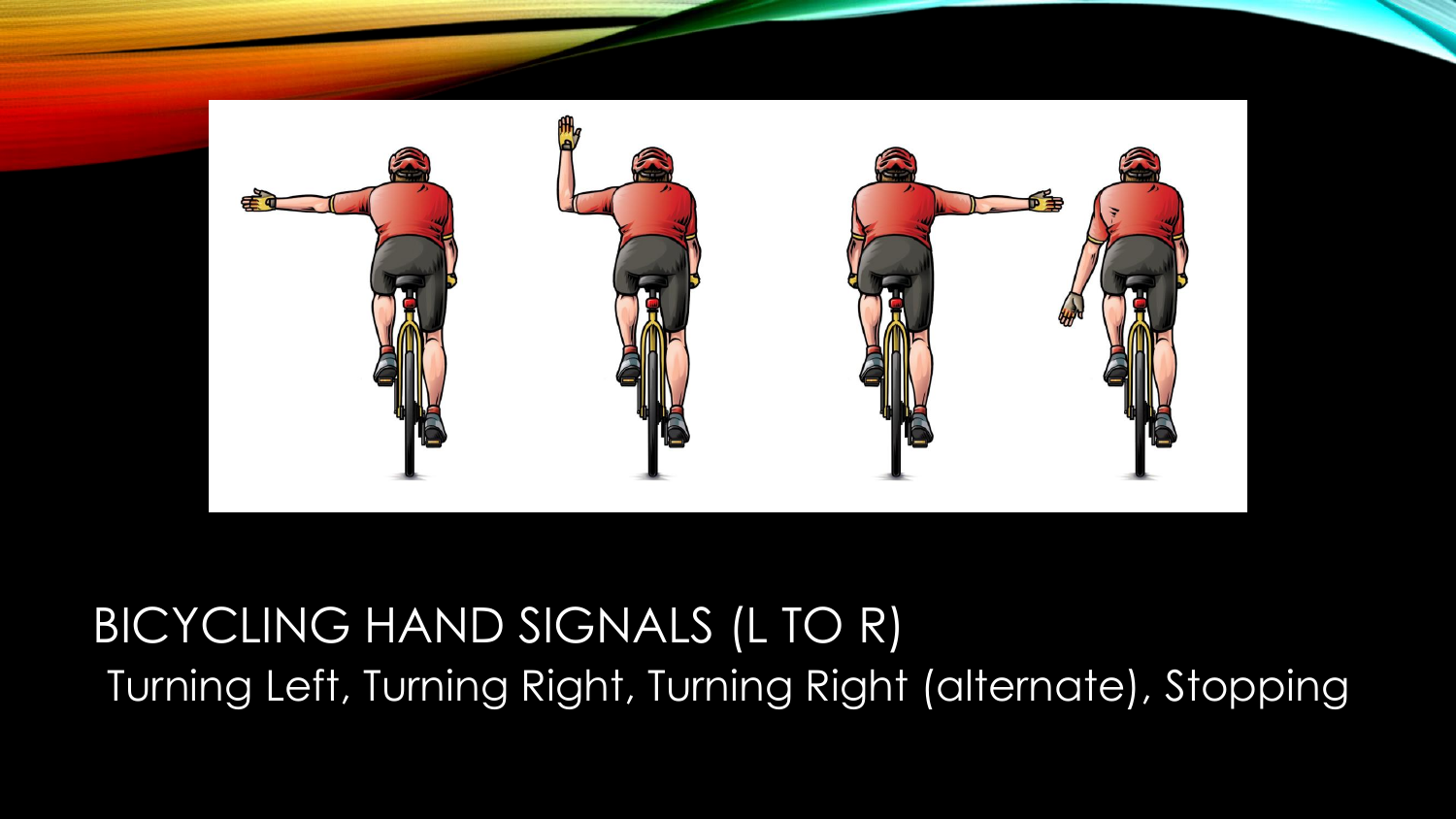#### ENTERING TRAFFIC

- •Side streets, driveways, alleys, narrow spaces
- •Enter from center of road
	- Provides maximum visibility from pedestrians and motorists
- Make eye contact if possible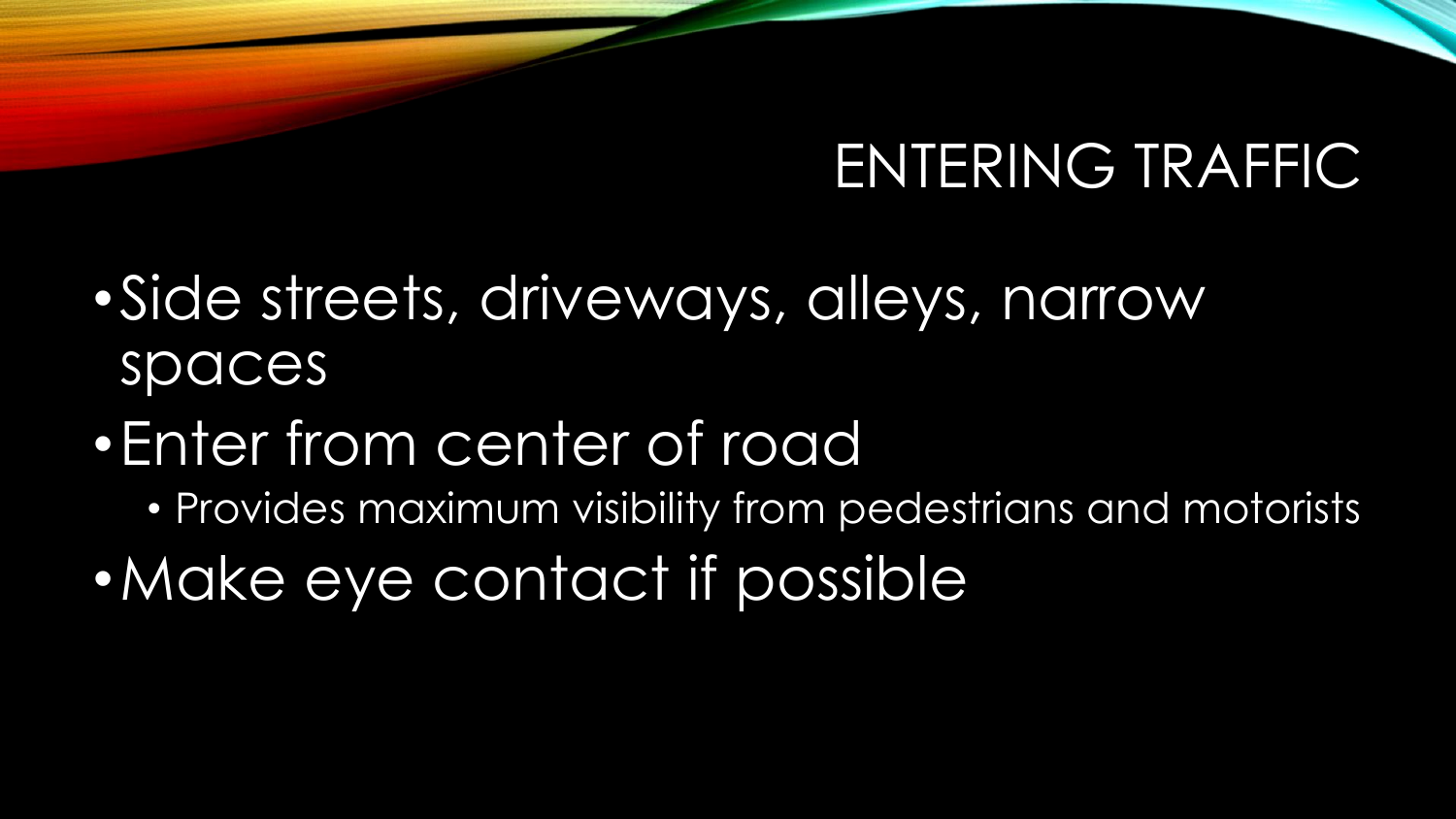#### WHERE TO RIDE





- VISIBILITY!!!
- Right side of the road, take up space in the traffic lane
- Stay in the road, don't swerve behind/in front of parked cars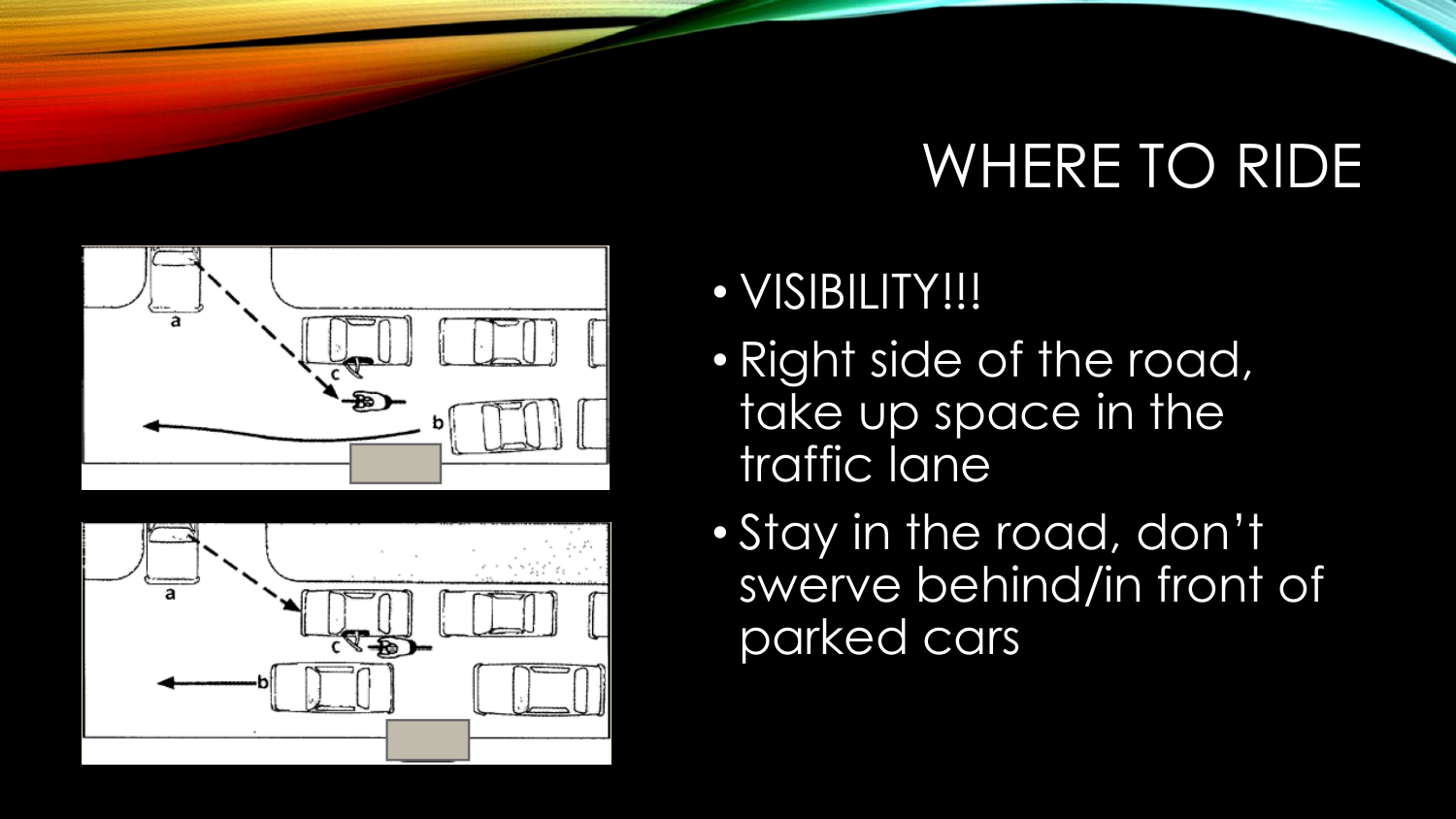

## WHERE TO RIDE (PT.2)

- •Allow yourself room to evade jerks
- •Assert your right to space on the road
- •Be courteous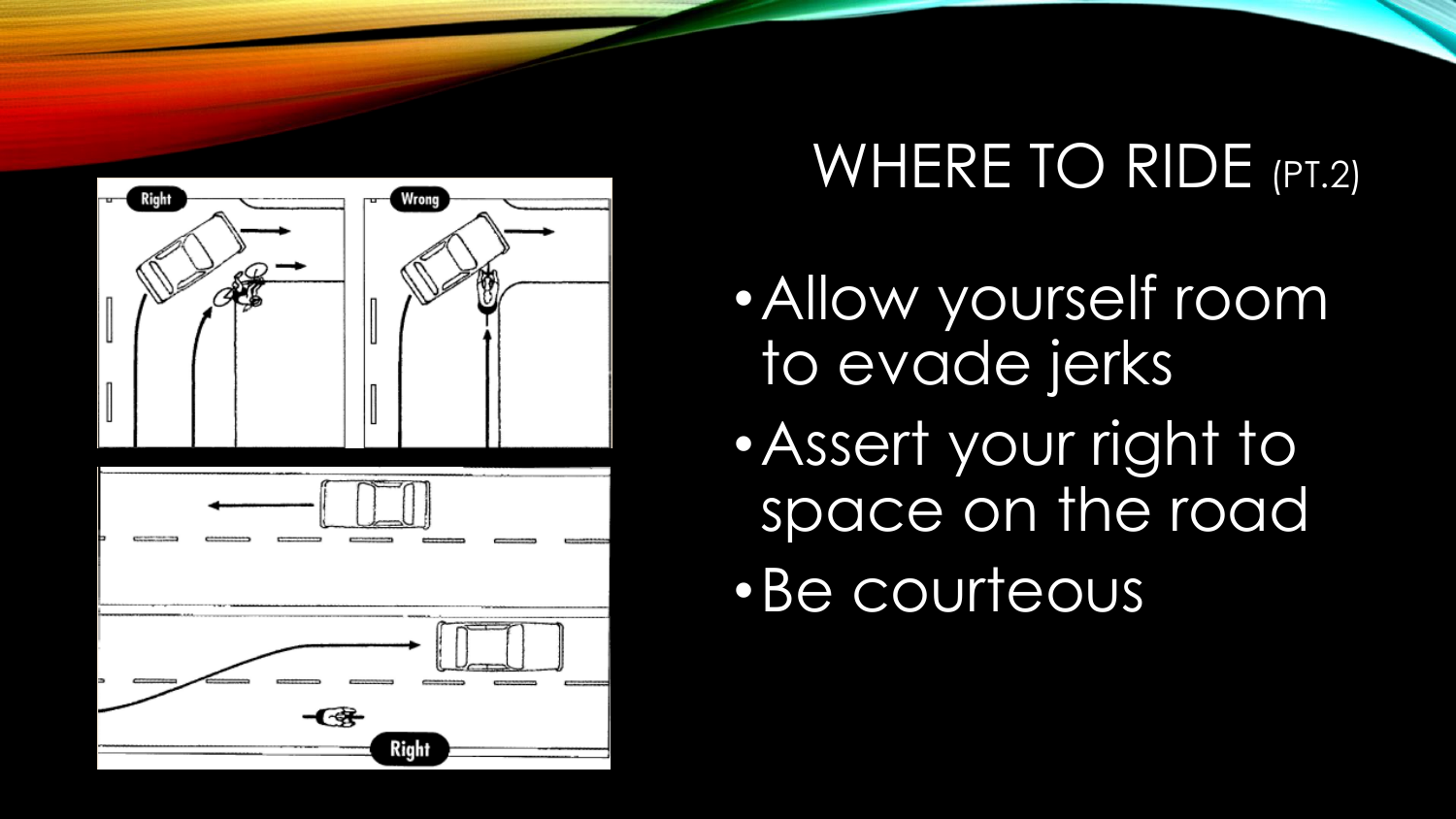#### WHERE TO RIDE – CROSSING LANES, TURNING LEFT



- Signal, Signal, SIGNAL
- Be visible
	- Stay in left side of lane
- Be courteous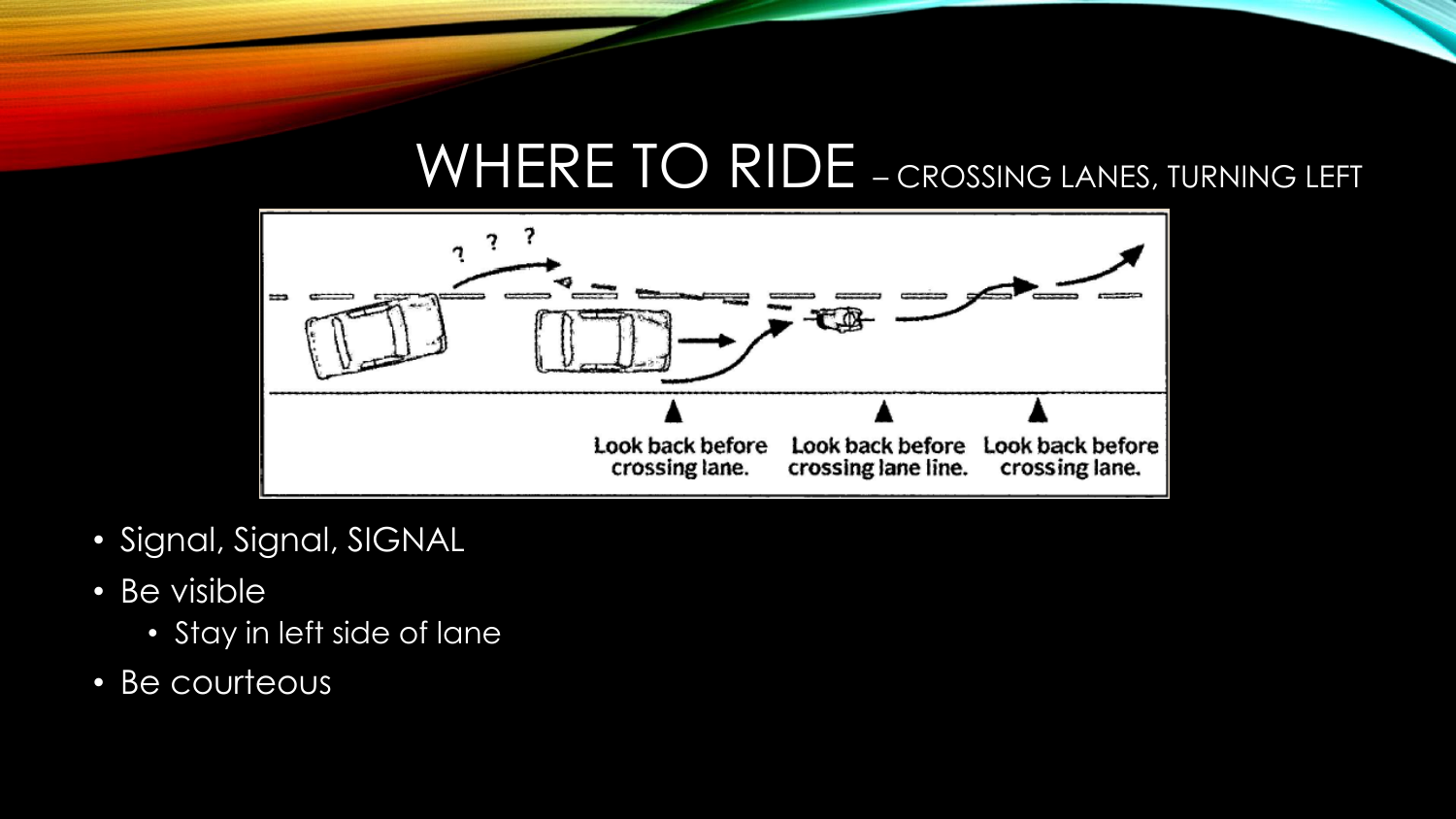## INTERSECTIONS

- Follow traffic laws
	- Lights, stop signs, right of way
- Right turns
	- Easy: look for oncoming traffic on your left, pedestrians on your right.
- Left turns
	- Tricky: signal, merge into the center of appropriate lane, stay to the left of traffic turning right.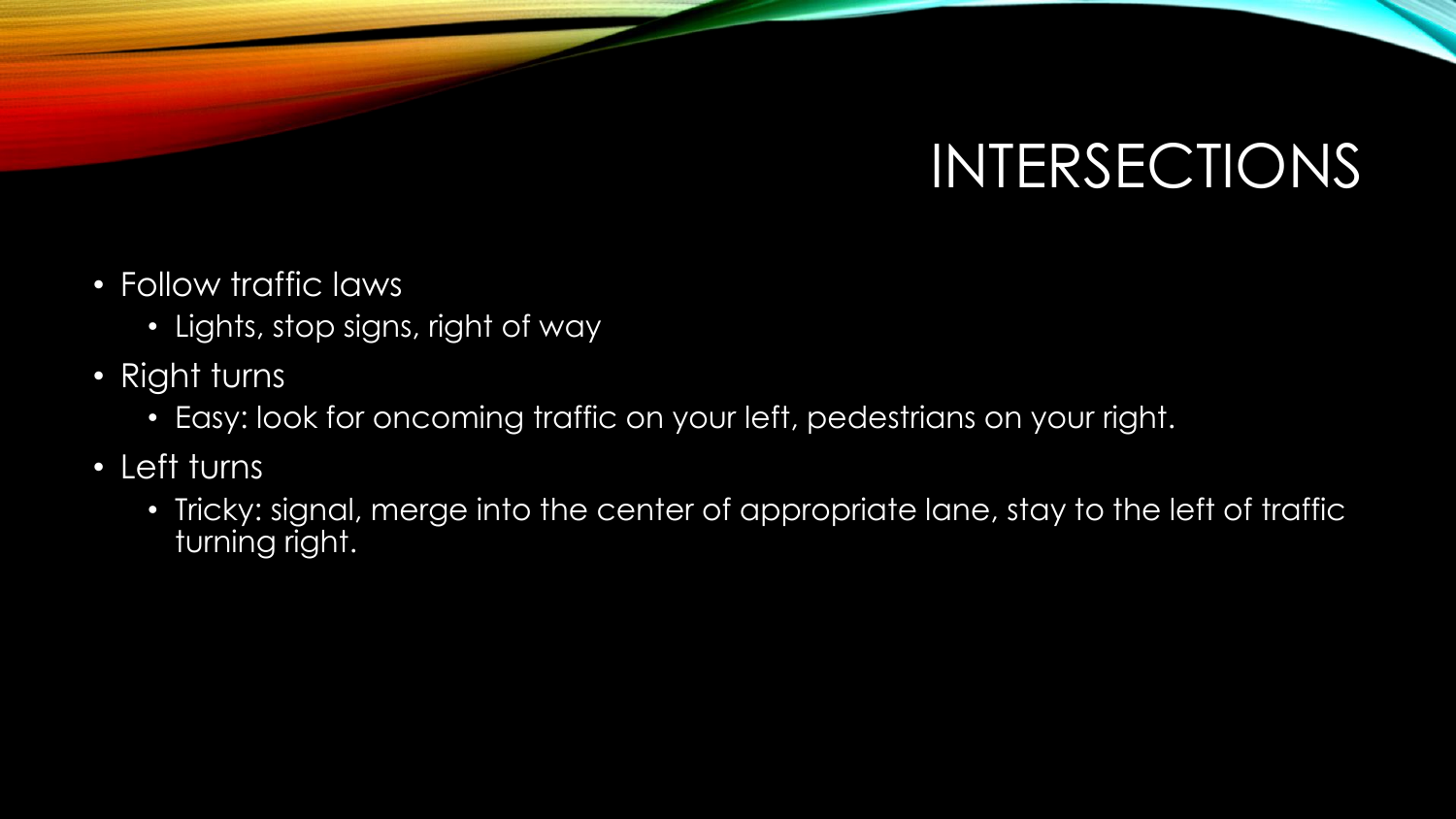

#### RULES FOR INTERSECTIONS WITH BIKE LANES

Signal and leave bike lane (if turning left or riding straight through) Assert right of way to oncoming traffic Be ready to stop Worst case scenario, brake hard and dodge the car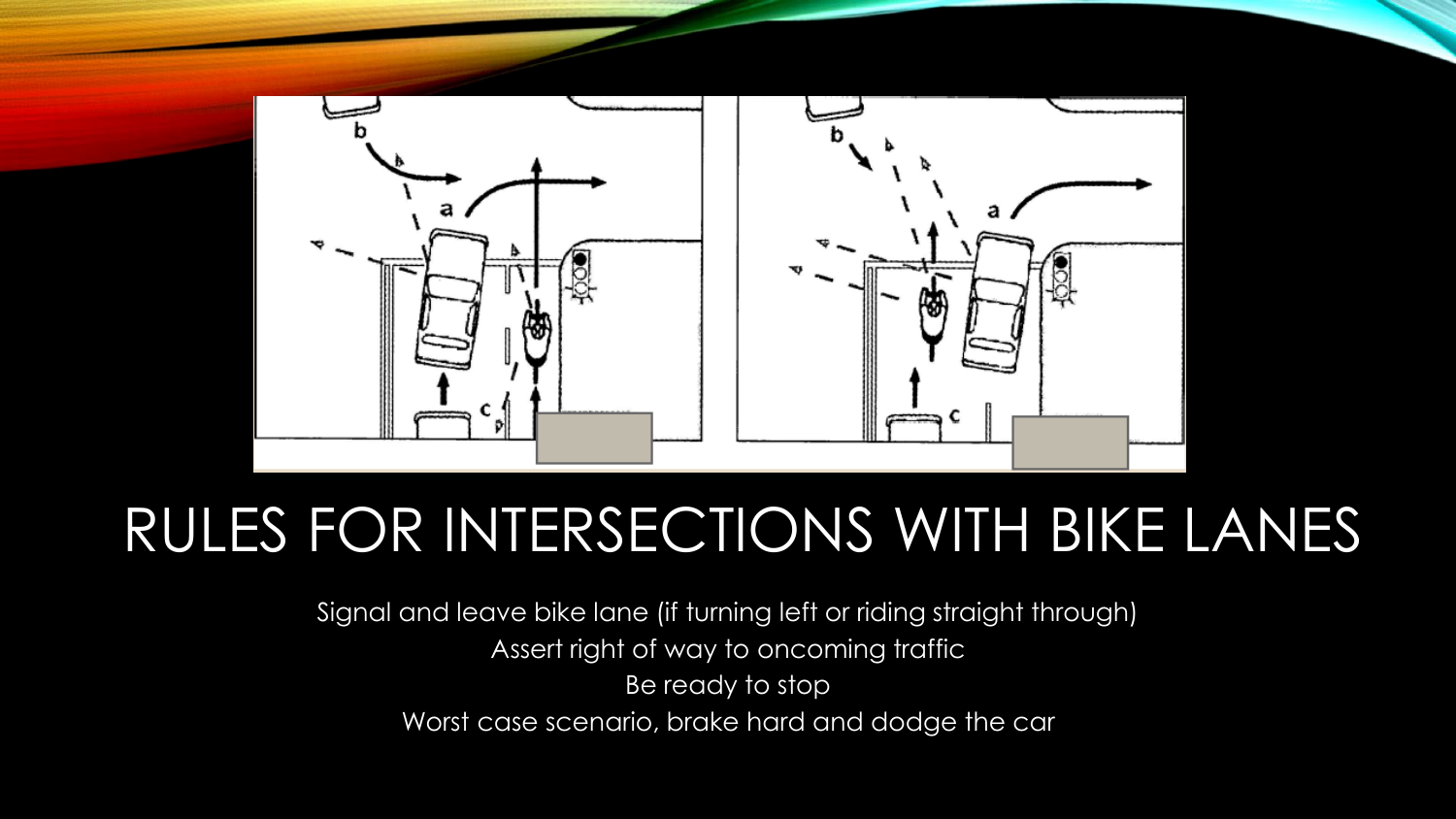#### NIGHT RIDING

- Bikes must have a front light source, the rear can have either a reflector or light.
- There is a variety of lighting that is street legal
	- Lights made specifically for bikes, a headlamp, flashlight strapped to the handlebars.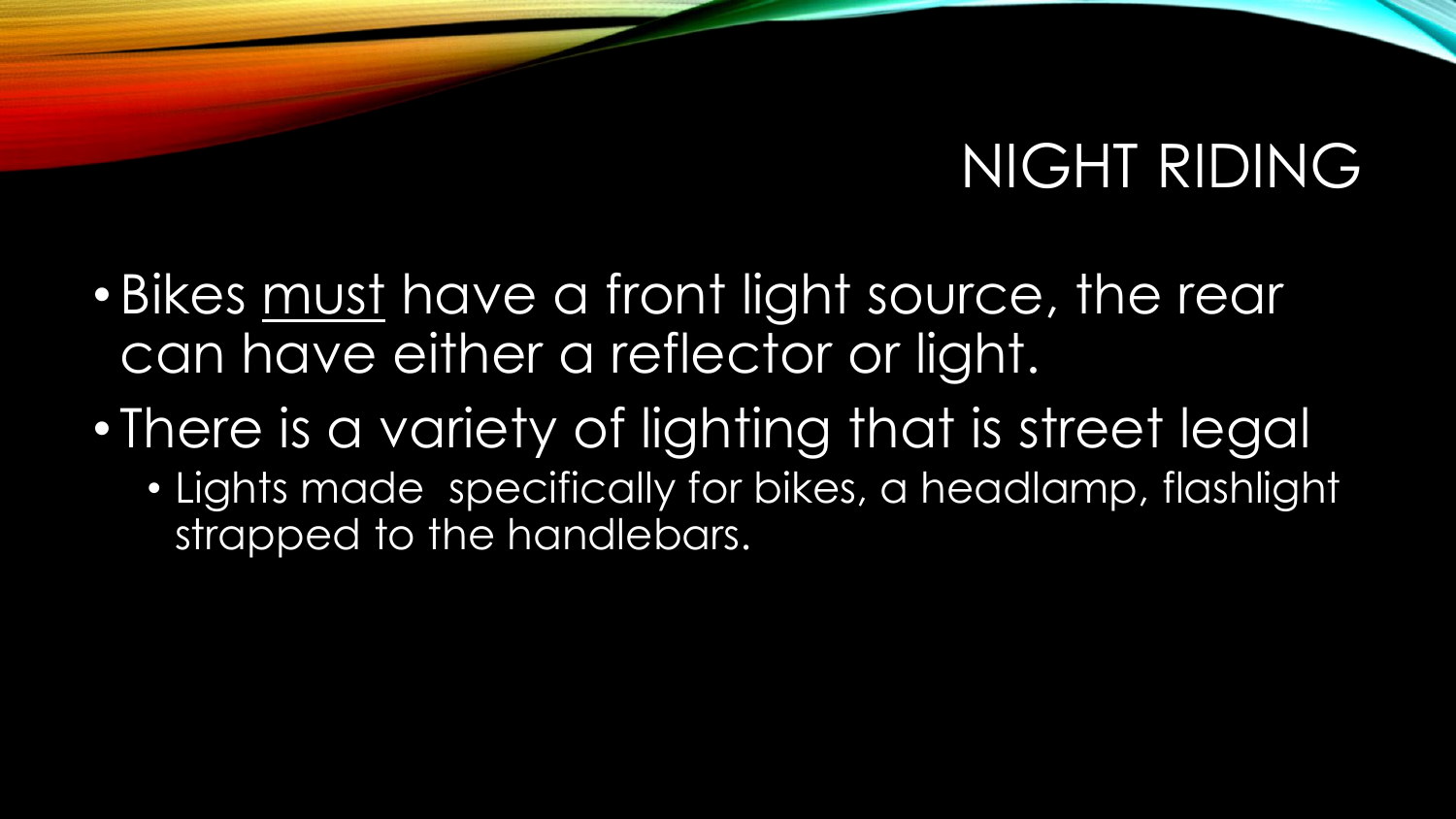#### **BIKE HELMETS**



[\(video link here\)](https://youtu.be/hLlXswx0VvQ?list=PL2GlXO1j4M71hq7Djsuszkie2Z6rIaPXF)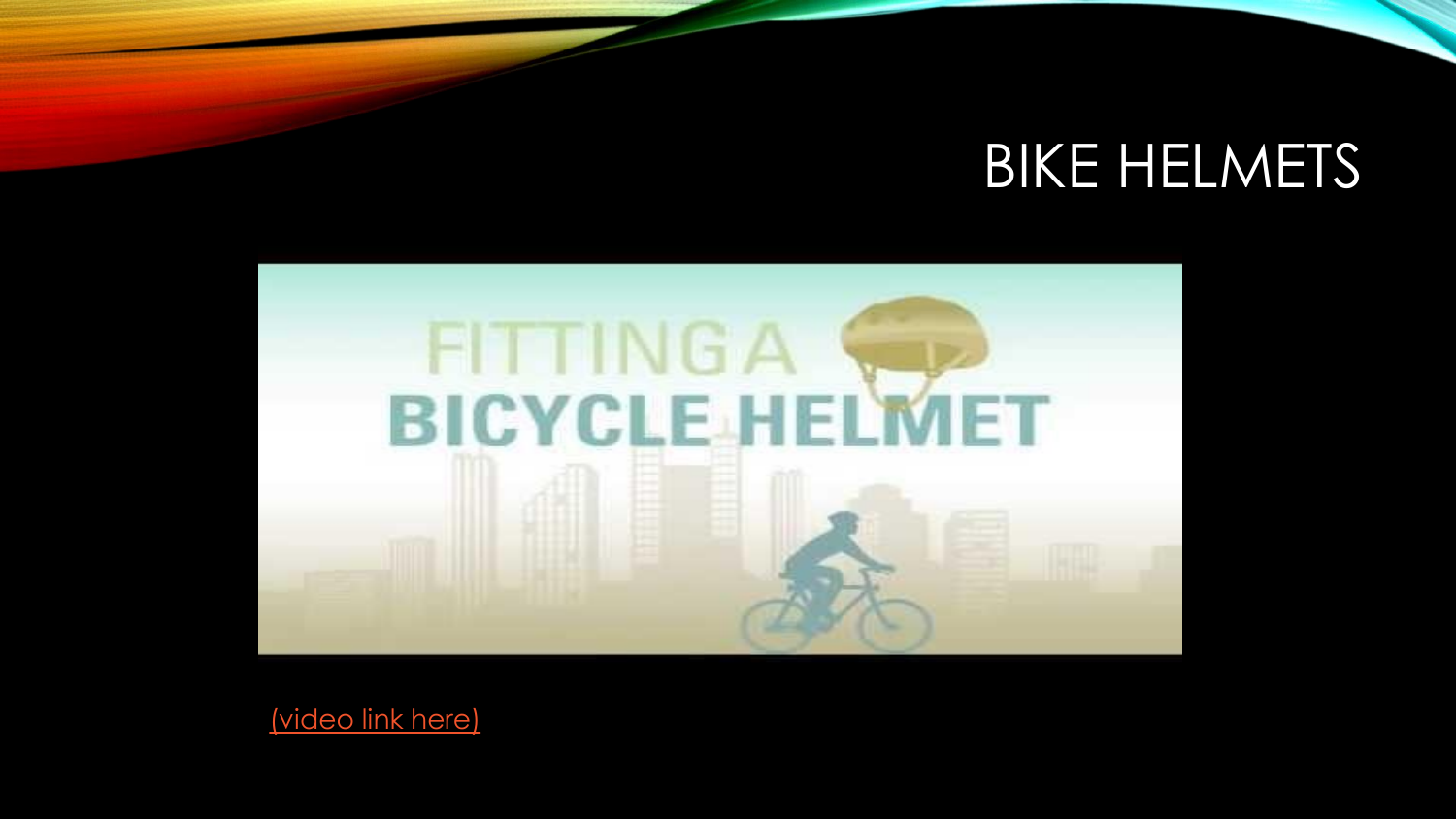#### BIKE HELMETS (CON'T)

- Every bike ride begins with putting on a helmet. But it's equally important that you ensure a proper fit so your helmet can best protect you.
- For the most comprehensive list of helmet sizes according to manufacturers, go the Bicycle Helmet Safety Institute (BHSI) Web site at [www.bhsi.org.](http://www.bhsi.org/)